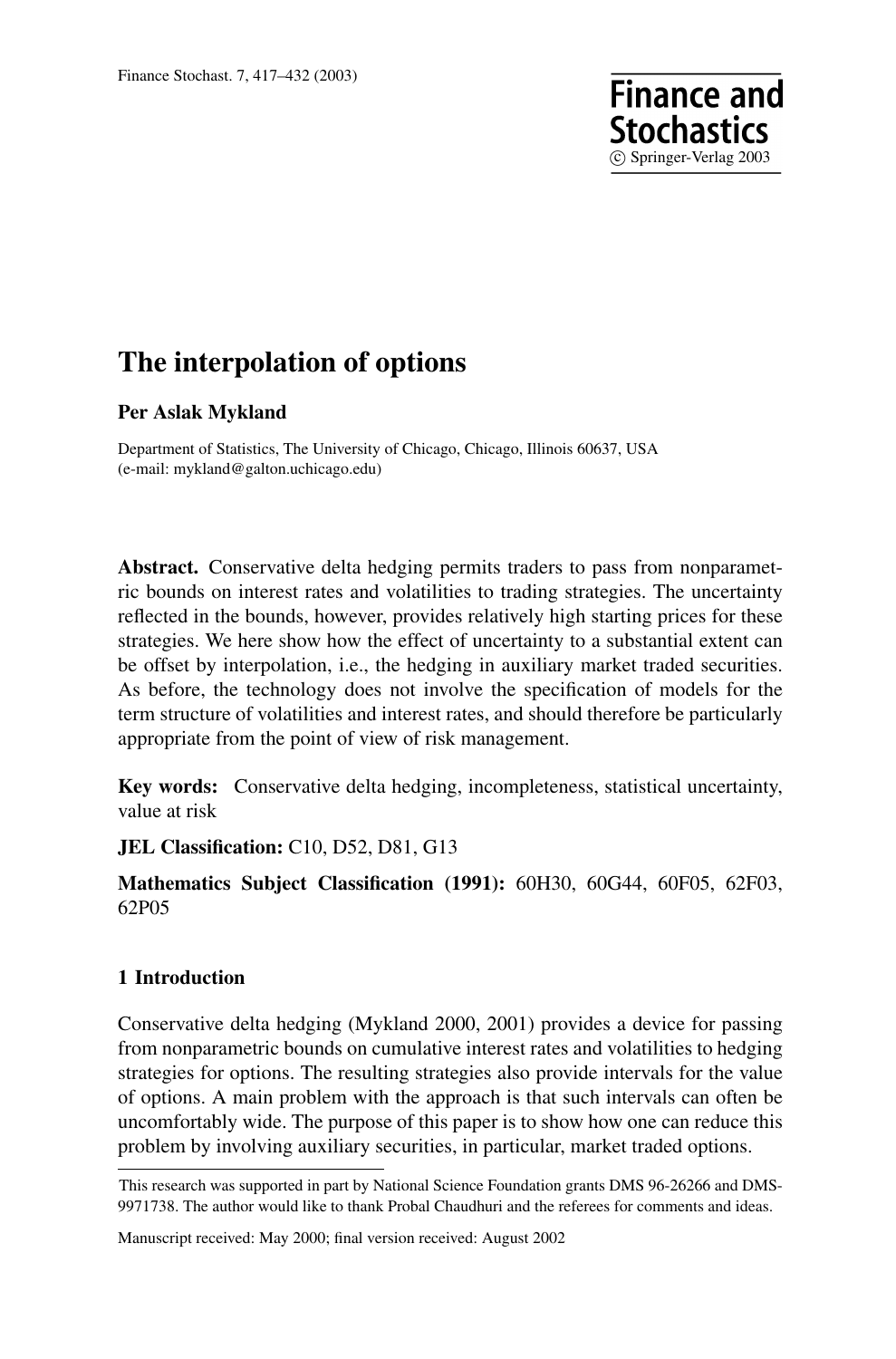The setting is the securities price model

$$
dS_t = \mu_t S_t dt + \sigma_t S_t dW_t, \qquad (1.1)
$$

where W is a Brownian motion and where  $\mu_t$ ,  $\sigma_t$  and the risk free short rate  $r_t$  can be stochastic and random.

The problem is that the probability distribution  $P$  is unknown. We here take P to mean the actual probability distribution, as opposed to equivalent martingale measures, denoted  $P^*$ . Hence, this is a double problem: both P and  $P^*$  are unknown.

To deal with this problem, conservative delta hedging starts with prediction intervals of the form

$$
R^{+} \ge \int_0^T r_u du \ge R^{-} \text{ and } \Xi^{+} \ge \int_0^T \sigma_u^2 du \ge \Xi^{-}, \tag{1.2}
$$

and convert this into bid-ask intervals on the form  $[A, B]$ , where

 $A =$  the smallest starting value for a hedging strategy that delivers at least the option payoff at maturity, so long as the prediction (1.2) is not violated. (1.3)

Similarly, B is the largest starting value that delivers a payoff not exceeding the option value at expiration.

The main result of Mykland (2000, 2001) is that when an option (vanilla or exotic) matures at a fixed time  $T$ , subject to some conditions,

$$
A = \sup_{P^*} E^* \left( \exp\{-\int_0^T r_u du\} \times \text{ option payoff} \right), \tag{1.4}
$$

where the supremum is over all risk neutral probabilities  $P^*$  that allocate probability one to the set (1.2). We emphasize again that  $r_t$  and  $\sigma_t$  can be random in any manner whatsoever. See Mykland (2000, 2001) for technical details.

A similar line of inquiry has been pursued by Avellaneda et al. (1995); Lyons (1995); Bergman (1995); and Frey (2000), with varying types of models and bounds. An important feature of the technology is that the trading strategy remains valid for probability distributions for which (1.2) holds with probability less than one, see Mykland (2001).

As illustrated in Table 1 in Sect. 3.1 of Mykland (2001), bounds of type (1.2) (or (2.11) below) are particularly useful for dealing with European style options, while some of the other approaches may be more useful for other types of instruments. Closest to our own work is Bergman (1995), and Frey (2000). We comment on the connection to the former at the end of Sect. 3, and to the latter at the end of the introduction.

It should also be noted that the problem we discuss is different from the superhedging problem discussed in Cvitanic and Karatzas (1992, 1993); El Karoui ´ and Quenez (1995); Eberlein and Jacod (1997); Karatzas (1996); Karatzas and Kou  $(1996)$ ; Kramkov  $(1996)$ ; and Föllmer and Leukert  $(1999, 2000)$ . These papers discuss the case where the "natural" probability distribution  $P$  is known, but the risk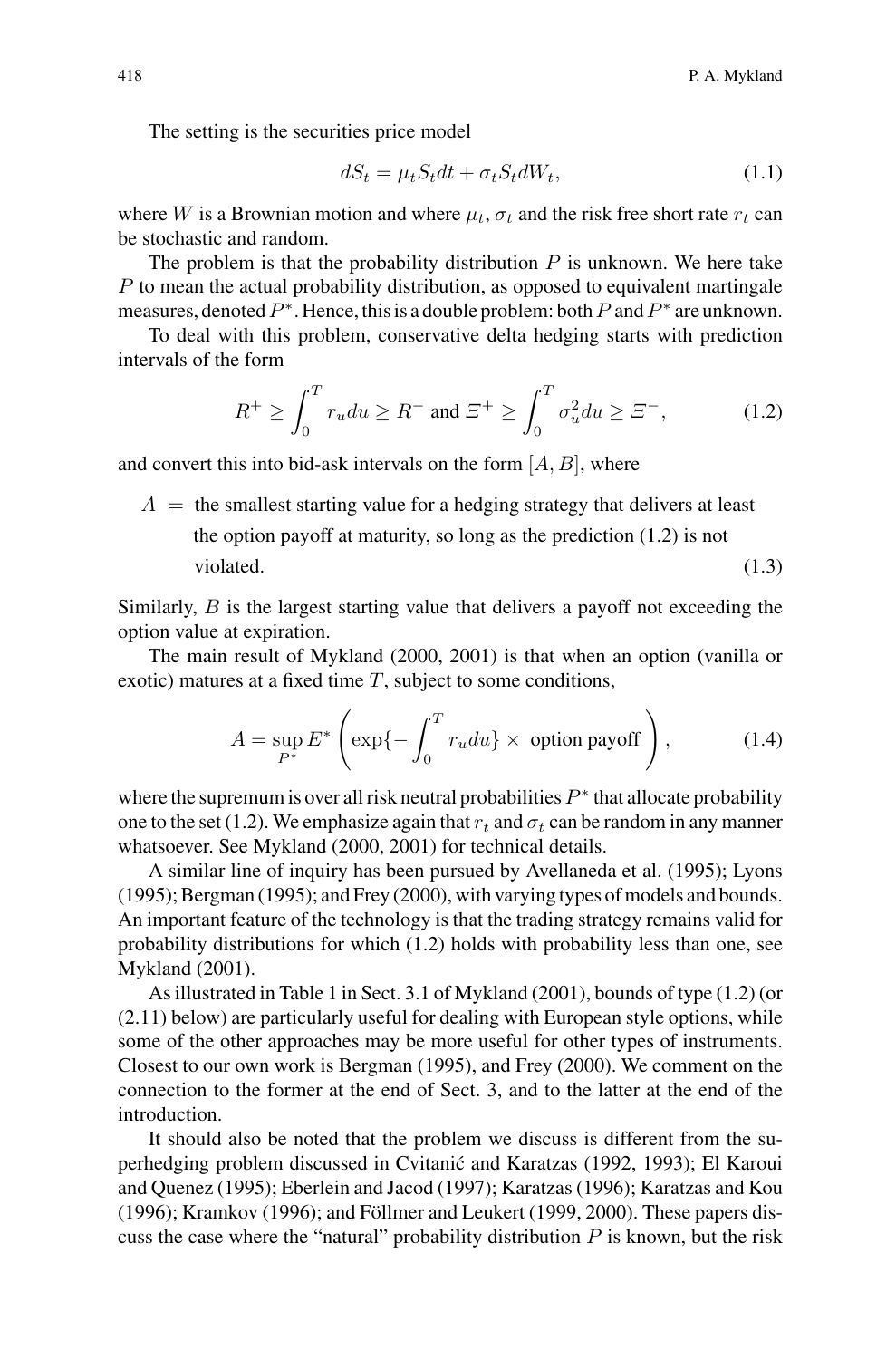neutral one P<sup>∗</sup> is not. (For further references to this problem, see Mykland 2000). We also emphasize that one is not bound to use the interval specification (1.2). A general construction is given in our earlier papers.

There are two different uses that one can make of hedging strategies based on intervals. On the one hand, obviously, one can actually use these strategies when the intervals are narrow enough. On the other hand, and perhaps more importantly in most circumstances, the intervals provide an indication of how wrong things can go, and thus how much contingency reserves should be allocated to a portfolio. One can then, if one wants, hedge according to a less conservative scheme, such as the one in Hofmann et al. (1992), while using our bounds to make sure that the process is under control. The interval limits (evolving over time) will give the comfort that at any given time one can switch to a conservative strategy.

In other words, the technology advocated here is to a great extent a risk management tool. It is particularly appropriate as such, because it is much easier to make assessments of the type (1.2) than assessments involving which model one should use to describe the market.

A major problem with a methodology that involves intervals for prices is that these can, in many circumstances, be too wide to be useful. There is scope, however, for narrowing these intervals by hedging in auxiliary securities, such as zero coupon bonds and market traded derivatives. The purpose of this paper is to study how this can be implemented for European options. A general framework is developed in Sect. 2. In order to give a concise illustration, we show how to interpolate call options in Sect. 3. As we shall see, this interpolation substantially lowers the upper interval level A from (1.4).

Similar work with different models has been carried out by Bergman (1995), and we return to the connection at the end of Sect. 3. Our reduction of the option value to an optimal stopping problem (Theorem 1 and 2) mirrors the development in Frey (2000). This paper uses the bounds of Avellaneda et al. (cf. Assumption 3 (p. 166) in Frey's paper; the stopping result is Theorem 2.4, p. 167). It goes farther than the present paper in that it also considers certain types of non-European options. See also Frey and Sin (1999).

## **2 Interpolating European payoffs**

For simplicity, consider a stock  $S_t$  and a money market bond  $\beta_t$ . The stock pays no dividends. Consider a European payoff  $f(S_T)$  to be made at time T. Note that the standard Black-Scholes (1973)-Merton (1973) price at time  $t$  can be written  $C(S_t, \sigma^2(T-t), r(T-t); f)$ , where

$$
C(S, \Xi, R; f) = \exp(-R)Ef(S\exp(R - \Xi/2 + \sqrt{\Xi}Z)),\tag{2.1}
$$

where Z is standard normal (see, for example, Ch. 6 of Duffie 1996).

On the other hand, to illustrate the general methodology from Mykland (2000, 2001), for f either convex or concave, the price A from  $(1.4)$  at time 0 will have the form

$$
A = C(S_0, \Xi^{\pm}, 0; h), \tag{2.2}
$$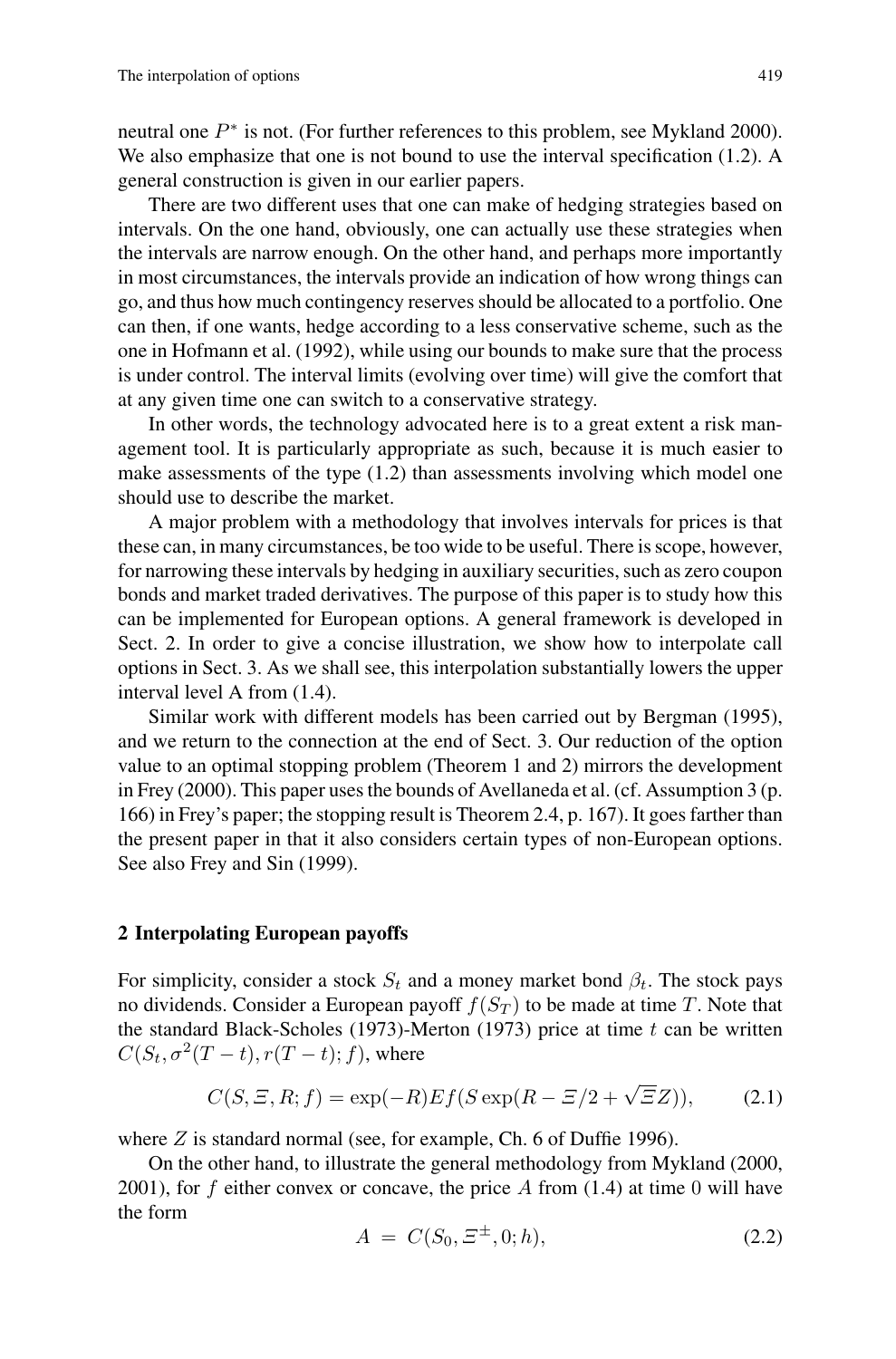where  $h(s) = \sup_{R^{-} \leq R \leq R^{+}} \exp\{-R\}f(\exp\{R\}s)$ , and where the  $\pm$  on  $\Xi$ depends on whether f is convex (+) or concave (−). This is seen by the same methods as those used to prove Theorem 1 below. Note that when  $f$  is convex or concave, then so is h.

This starting value is flawed since it does not respect put-call parity (see p. 167 in Hull 1997). To remedy the situation, we now also introduce a zero coupon treasury bond  $\Lambda_t$ . This bond matures with the value one dollar at the time T which is also the expiration date of the European option.

We can now incorporate the uncertainty due to interest rates as follows. Assuming the constraints (1.2), we form the auxiliary function

$$
h(s,\lambda;f) = \sup_{R^- \le R \le R^+} \exp\{-R\}[f(\exp\{R\}s) - \lambda] + \lambda A_0. \tag{2.3}
$$

Our result is now that the price for the dynamic hedge equals the best price for a static hedge in  $\Lambda_t$  and a dynamic one in  $S_t$ , and that it has the form of the price of an American option.

**Theorem 1** *Under the assumptions above, if one hedges in*  $S_t$  *and*  $\Lambda_t$ *, the quantity* A *in (1.3) has the form*

$$
A(f) = \inf_{\lambda} \sup_{\tau} \widetilde{E}h(\widetilde{S}_{\tau}, \lambda; f)
$$
 (2.4)

*where:*

$$
\widetilde{P} : d\widetilde{S}_t = \widetilde{S}_t d\widetilde{W}_t, \widetilde{S}_0 = S_0 \tag{2.5}
$$

*and*  $\tau$  *is any stopping time between*  $\Xi^-$  *and*  $\Xi^+$ *.* 

We emphasize that what was originally cumulative volatilities ( $\Xi^-$ ,  $\Xi^+$ ) have now become measures of time when computing (2.4). This is because of the Dambis (1965)/Dubins-Schwartz (1965) time change, which leads to time being measured on the volatility scale.

*Remark 1* Note that in Theorem 1, and in the similar results below, the optimization involving R and  $\lambda$  can be summarized by replacing (2.4) with  $A(f)$  =  $\sup_{\tau} E g(S_{\tau}; f)$ , where  $g(s; f)$  is the supremum of  $Eh(s, \lambda; f)$  over (random variables)  $R \in [R^-, R^+]$ , subject to  $E(\exp\{-R\}) = \Lambda_0$ . R becomes a function of s, which in the case of convex f will take values  $R^-$  and  $R^+$ . This type of development is further pursued in Sect. 4 of Mykland (2000).

As in (2.2), if f is convex or concave, then so is the h in (2.3). In other words, since convex functions of martingales are submartingales, and concave ones are supermartingales (see, for example, Karatzas and Shreve 1991, Proposition I.3.6, p. 13), the result in Theorem 1 simplifies in those cases:

f convex: 
$$
A(f) = \inf_{\lambda} \tilde{E}h(\tilde{S}_{\Xi^+}, \lambda; f)
$$
, and  
\nf concave:  $A(f) = \inf_{\lambda} \tilde{E}h(\tilde{S}_{\Xi^-}, \lambda; f)$ , (2.6)

both of which expressions are analytically computable. (The expression for convex f is given in Mykland 2000), where this was studied as a special case).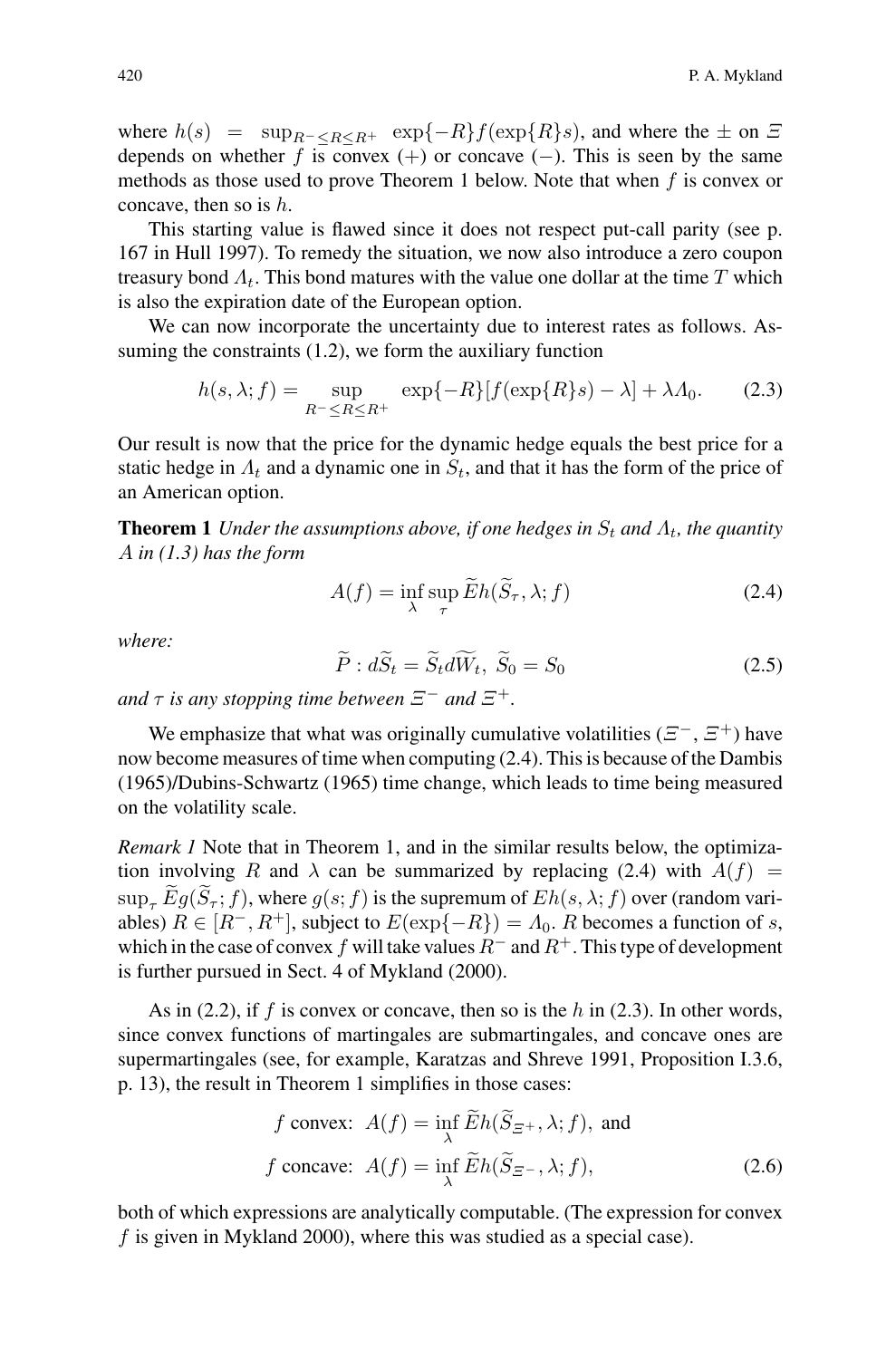We can then move on to the case of auxiliary market traded European derivatives. We then also suppose that there are p such derivatives  $V_t^{(i)}$   $(i = 1, ..., p)$  whose payoffs are  $f_i(S_m)$  at time T. Again, it is the case that the price for the dynamic payoffs are  $f_i(S_T)$  at time T. Again, it is the case that the price for the dynamic hedge equals the best price for a static hedge in the auxiliary securities, with a dynamic one in  $S_t$  only:

**Theorem 2** *Under the assumptions above, if one hedges in*  $S_t$ ,  $\Lambda_t$ , and the  $V_t^{(i)}$  $(i = 1, ..., p)$ , the quantity A in (1.3) has the form

$$
A(f; f_1, ..., f_p) = \inf_{\lambda_1, ..., \lambda_p} A(f - \lambda_1 f_1 - ... \lambda_p f_p) + \sum_{i=1}^p \lambda_i V_0^{(i)},
$$
 (2.7)

*where*  $A(f - \lambda_1 f_1 - ... \lambda_p f_p)$  *is as given by (2.4)-(2.5).* 

*Remark 2* Bid prices are formed similarly. In Theorem 1,

$$
B(f) = \sup_{\lambda} \inf_{\tau} \widetilde{E}h(\widetilde{S}_{\tau}, \lambda; f), \tag{2.8}
$$

and in Theorem 2,

$$
B(f; f_1, ..., f_p) = \sup_{\lambda_1, ..., \lambda_p} B(f - \lambda_1 f_1 - ... \lambda_p f_p) + \sum_{i=1}^p \lambda_i V_0^{(i)}.
$$
 (2.9)

Note the relationship between the two types of prices:

$$
B(f) = -A(-f) \text{ and } B(f; f_1, ..., f_p) = -A(-f; f_1, ..., f_p). \tag{2.10}
$$

The following elegant way of dealing with uncertain interest was first encountered by this author in the work of El Karoui et al. (1998).

*Remark 3* A special case which falls under the above is one where one has a prediction interval for the volatility of the future  $S^*$  on S. Set  $S_t^* = S_t/\Lambda_t$ , and replace<br>Eq. (1.1) by  $dS^* = \mu_s S^* dt + \sigma_s S^* dW^*$ .  $S^*$  is then the value of S in numeraire Eq. (1.1) by  $dS_t^* = \mu_t S_t^* dt + \sigma_t S_t^* dW_t^*$ .  $S^*$  is then the value of S in *numeraire*<br>(unit of account) A and the interest rate is zero in this numeraire. By *numeraire* (unit of account) Λ, and the interest rate is zero in this numeraire. By *numeraire invariance* (see, for example, Chapter 6.B (pp. 102–103) of Duffie 1996), one can now treat the problem in this unit of account. If one has an interval

$$
\varXi^+ \ge \int_0^T \sigma_u^2 du \ge \varXi^-, \tag{2.11}
$$

this is therefore the same as the problem posed in the form (1.2), with  $R^{-} = R^{+} =$ 0. There is no mathematical difference, but note that (2.11) is now an interval for the volatility of the future  $S^*$  rather than the actual stock price S.

Still with numeraire Λ, The Black-Sholes price is  $C(S_0, \Xi, -\log A_0; f)/A_0 =$  $C(S_0^*, E, 0; f)$ . In this case, h (from (2.3)) equals f. Theorems 1-3, Algorithm 1 and Corollary 4 go through unchanged. For example, Eq. (2.4) becomes (after 1, and Corollary 4 go through unchanged. For example, Eq. (2.4) becomes (after reconversion to dollars)

$$
A(f) = \Lambda_0 \sup_{\tau} \widetilde{E} f(\widetilde{S}_{\tau}). \tag{2.12}
$$

where the initial value in (2.5) is  $S_0 = S_0^* = S_0 / A_0$ .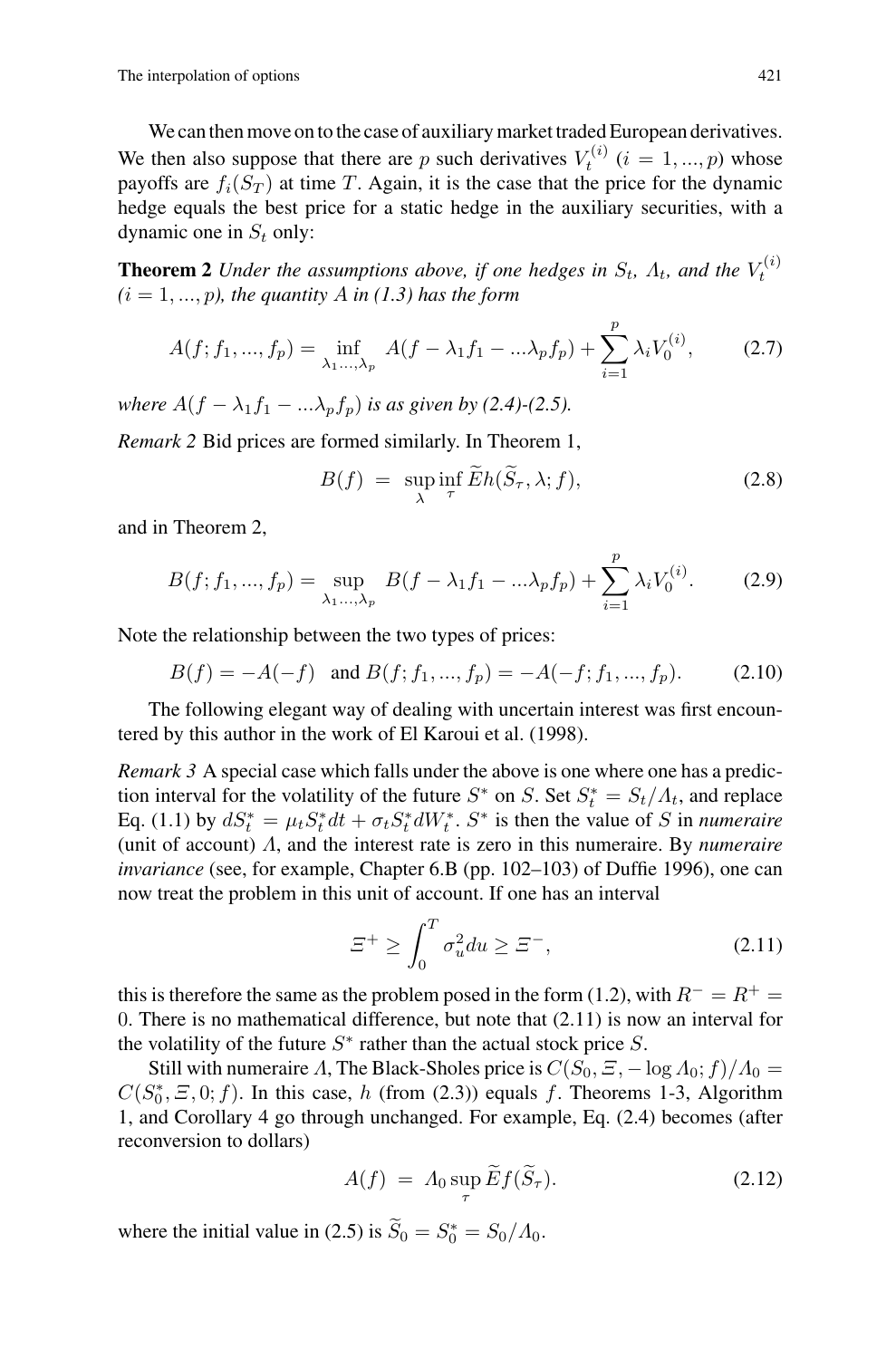#### **3 The case of European calls**

To simplify our discussion, we shall in the following assume that the short term interest rate r is known, so that  $R^+ = R^- = rT$ . This case also covers the case of the bounds described in Remark 3 (with  $r = 0$ ). The case of unknown interest rate with bounds (1.2) (but no market traded options) has been partially explored in Mykland (2000). We focus here on the volatility only since this seems to be the foremost concern of most traders. In other words, our prediction interval is

$$
\varXi^+ \ge \int_0^T \sigma_u^2 du \ge \varXi^-.
$$
\n(3.1)

Consider, therefore, the case where one wishes to hedge an option with payoff  $f_0(S_T)$ , where  $f_0$  is (non strictly) convex. We suppose that there are, in fact, market traded call options  $V_t^{(1)}$  and  $V_t^{(2)}$  with strike prices  $K_1$  and  $K_2$ . We suppose that  $K_1 < K_2$ , and set  $f_i(s) = (s - K_i)^+$ .

From Theorems 1-2, the price A at time 0 for payoff  $f_0(S_T)$  is

$$
A(f_0; f_1, f_2) = \inf_{\lambda_1, \lambda_2} \sup_{\tau} \widetilde{E}(h - \lambda_1 h_1 - \lambda_2 h_2)(\widetilde{S}_{\tau}) + \sum_{i=1}^2 \lambda_i V_0^{(i)}, \qquad (3.2)
$$

where, for  $i = 1, 2, h_i(s) = \exp\{-rT\}f_i(\exp\{rT\}s) = (s - K'_i)^+$ , with  $K'_i = \exp\{-rT\}K$ .  $\exp\{-rT\}K_i$ .

We now give an algorithm for finding A.

For this purpose, let  $C(S, \Xi, R, K)$  be as defined in (2.1) for  $f(s)=(s-K)^{+}$ (in other words, the Black-Scholes-Merton price for a European call with strike price K). Also define, for  $\Xi \leq \Xi$ ,

$$
\widetilde{C}(S, \Xi, \widetilde{\Xi}, K, \widetilde{K}) = \widetilde{E}((\widetilde{S}_{\tau} - \widetilde{K})^+ | S_0 = S), \tag{3.3}
$$

where  $\tau$  is the minimum of  $\widetilde{\Xi}$  and the first time after  $\Xi$  that  $\widetilde{S}_t$  hits K. An analytic expression for (3.3) is given as Eq. (A.7) in the Appendix.

#### **Algorithm 1**

- (i) Find the implied volatilities  $\mathcal{Z}_i^{\text{impl}}$  of the options with strike price  $K_i$ . In other words,  $C(S_0, \Xi_i^{\text{impl}}, rT, K_i) = V_0^{(i)}$ .
- (ii) If  $\Xi_1^{\text{impl}} < \Xi_2^{\text{impl}}$ , set  $\Xi_1 = \Xi_1^{\text{impl}}$ , but adjust  $\Xi_2$  to satisfy  $C(C, \text{impl}) \subset L^2(L, L^2)$  $C(S_0, \Xi_1^{\text{impl}}, \Xi_2, K'_1, K'_2) = V_0^{(2)}$ . If  $\Xi_1^{\text{impl}} > \Xi_2^{\text{impl}}$ , do the opposite, in other words, keep  $\mathcal{Z}_2 = \mathcal{Z}_2^{\text{impl}}$ , and adjust  $\mathcal{Z}_1$  to satisfy  $C(C, \text{minp} \mid \mathcal{Z} | U \mid U)$  is  $\mathcal{Z}^{\text{impl}}$  implies the set and the set of  $C(S_0, \Xi_2^{\text{impl}}, \Xi_1, K'_2, K'_1) = V_0^{(1)}$ . If  $\Xi_1^{\text{impl}} = \Xi_2^{\text{impl}}$ , leave them both unchanged, i.e.,  $\Xi_1 = \Xi_2 = \Xi_1^{\text{impl}} = \Xi_2^{\text{impl}}$ .<br>Define a stepping time  $\pi$  as the minimum of
- (iii) Define a stopping time  $\tau$  as the minimum of  $\Xi^+$ , the first time  $\widetilde{S}_t$  hits  $K'_1$  after  $\Xi_1$ , and the first time  $S_t$  hits  $K'_2$  after  $\Xi_2$ . Then

$$
A(f_0; f_1, f_2) = \widetilde{E}h_0(\widetilde{S}_{\tau}). \tag{3.4}
$$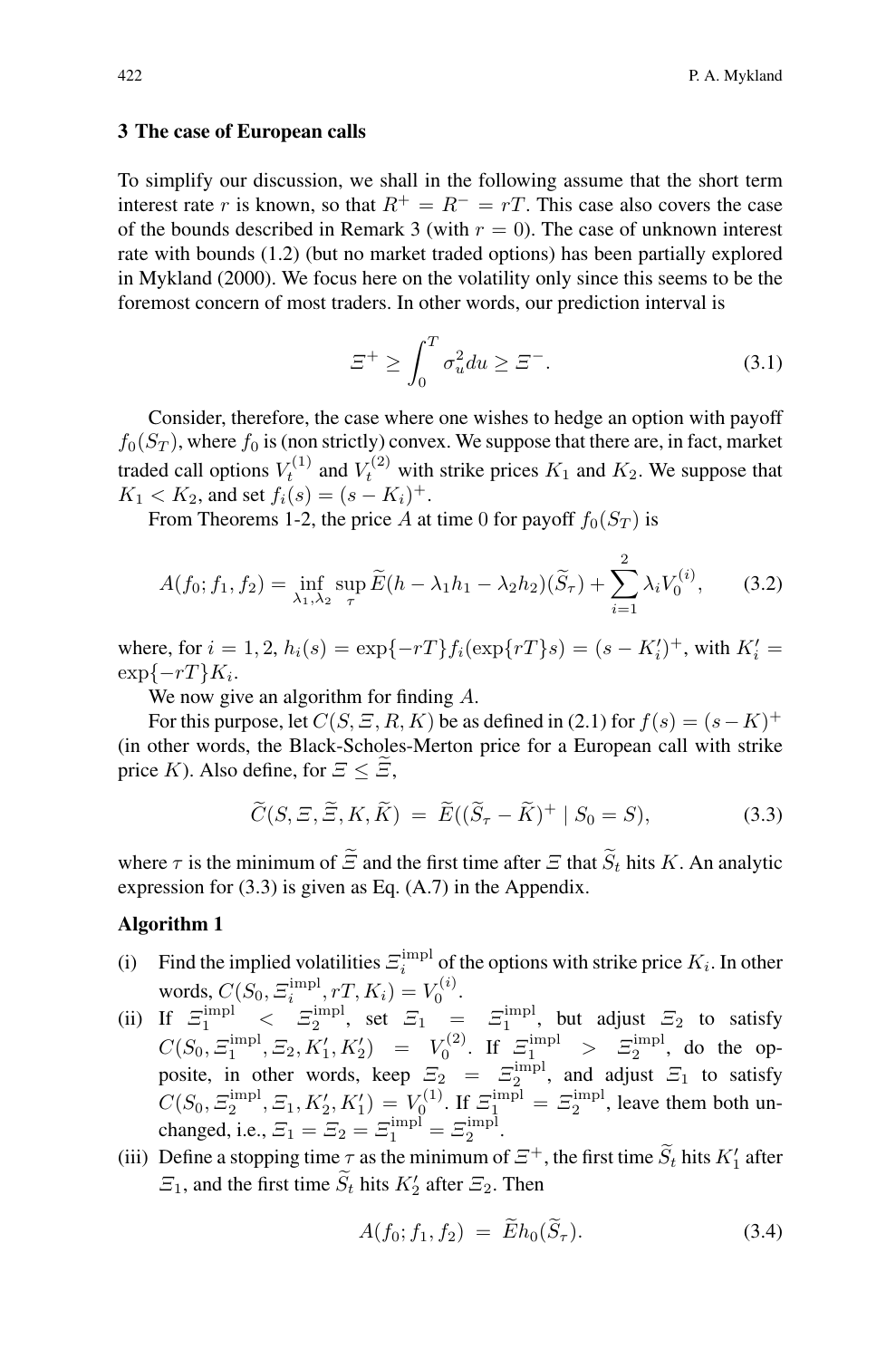Note in particular that if  $f_0$  is also a call option, with strike  $K_0$ , and still with the convention  $K'_0 = \exp\{-rT\}K_0$ , one obtains

$$
A = \widetilde{E}(\widetilde{S}_{\tau} - K_0')^{+}.
$$
\n(3.5)

This is the sense in which one could consider the above an interpolation or even extrapolation: the strike prices  $K_1$  and  $K_2$  are given, and  $K_0$  can now vary.

**Theorem 3** Suppose that  $\Xi^- \leq \Xi_1^{\text{impl}}, \Xi_2^{\text{impl}} \leq \Xi^+$ . Then the A found in Algo*rithm 1 coincides with the one given by (3.2). Furthermore, for*  $i = 1, 2$ ,

$$
\Xi_i^{\text{impl}} \le \Xi_i. \tag{3.6}
$$

Note that the condition  $\mathcal{Z}^- \leq \mathcal{Z}_1^{\text{impl}}, \mathcal{Z}_2^{\text{impl}} \leq \mathcal{Z}^+$  must be satisfied to avoid arbitrage, assuming one believes the bound (3.1). Also, though Theorem 3 remains valid, no-arbitrage considerations impose constraints on  $\mathcal{Z}_1$  and  $\mathcal{Z}_2$ , as follows.

 $\textbf{Corollary 4}$  *Assume*  $\Xi^- \leq \Xi_1^{\text{impl}}, \Xi_2^{\text{impl}} \leq \Xi^+$ . Then  $\Xi_1$  and  $\Xi_2$  must not exceed Ξ<sup>+</sup>*. Otherwise there is arbitrage under the condition (3.1).*

We prove the algorithm and the corollary in the Appendix. Note that  $C(S, \Xi, \Xi, K, K)$  in (3.3) is a down-and-out type call for  $K \geq K$ , and can be rewritten as an up-and-out put for  $K < K$ , and is hence obtainable in closed form – cf. Eq. (A.7) in the Appendix. A in (3.5) has a component which is on the form of a double barrier option, so the analytic expression (which can be found using the methods in Ch. 2.8, p. 94–103 in Karatzas and Shreve 1991) will involve an infinite sum (as in *ibid*, Proposition 2.8.10, p. 98). See also Geman and Yor (1996) for analytic expressions. Simulations can be carried out using theory in Asmussen et al. (1995); and Simonsen (1997).

The pricing formula does not explicitly involve  $\Xi^-$ . It is implicitly assumed, however, that the implied volatilities of the two market traded options exceed  $\Xi^-$ . Otherwise, there would be arbitrage opportunities. This, obviously, is also the reason why one can assume that  $\Xi_i^{\text{impl}} \leq \Xi^{\hat{+}}$  for both *i*.

How does this work in practice? We consider an example scenario in Figs. 1 and 2. We suppose that market traded calls are sparse, so that there is nothing between  $K_1 = 100$  (which is at the money), and  $K_2 = 160$ . Figure 1 gives implied volatilities of A as a function of the upper limit  $\Xi^+$ . Figure 2 gives the implied volatilities as a function of  $K_0$ . As can be seen from the plots, the savings over using volatility  $\Xi^+$  are substantial.

All the curves in Fig. 1 have an asymptote corresponding to the implied volatility of the price  $A_{\text{crit}} = \lambda_1^{(0)} V_0^{(1)} + (1 - \lambda_1^{(0)}) V_0^{(2)}$ , where  $\lambda_1^{(0)} = (K_2 - K_0)/(K_2 - K_1)$ .  $K_1$ ). This is known as the Merton bound, and holds since, obviously,  $\lambda_1^{(0)} S_t^{(1)}$  $(1 - \lambda_1^{(0)}) S_t^{(2)}$  dominates the call option with strike price  $K_0$ , and is the cheapest<br>the complication of  $S_t^{(1)}$  and  $S_t^{(2)}$  is the cheapest of the cheapest linear combination of  $S_t^{(1)}$  and  $S_t^{(2)}$  with this property. In fact, if one denotes as  $A_{\mathcal{Z}^+}$  the quantity from (3.5), and if the  $\mathcal{Z}_i^{\text{impl}}$  are kept fixed, it is easy to see that, for (3.5),

$$
\lim_{\Xi^+ \to +\infty} A_{\Xi^+} = A_{\text{crit}}.\tag{3.7}
$$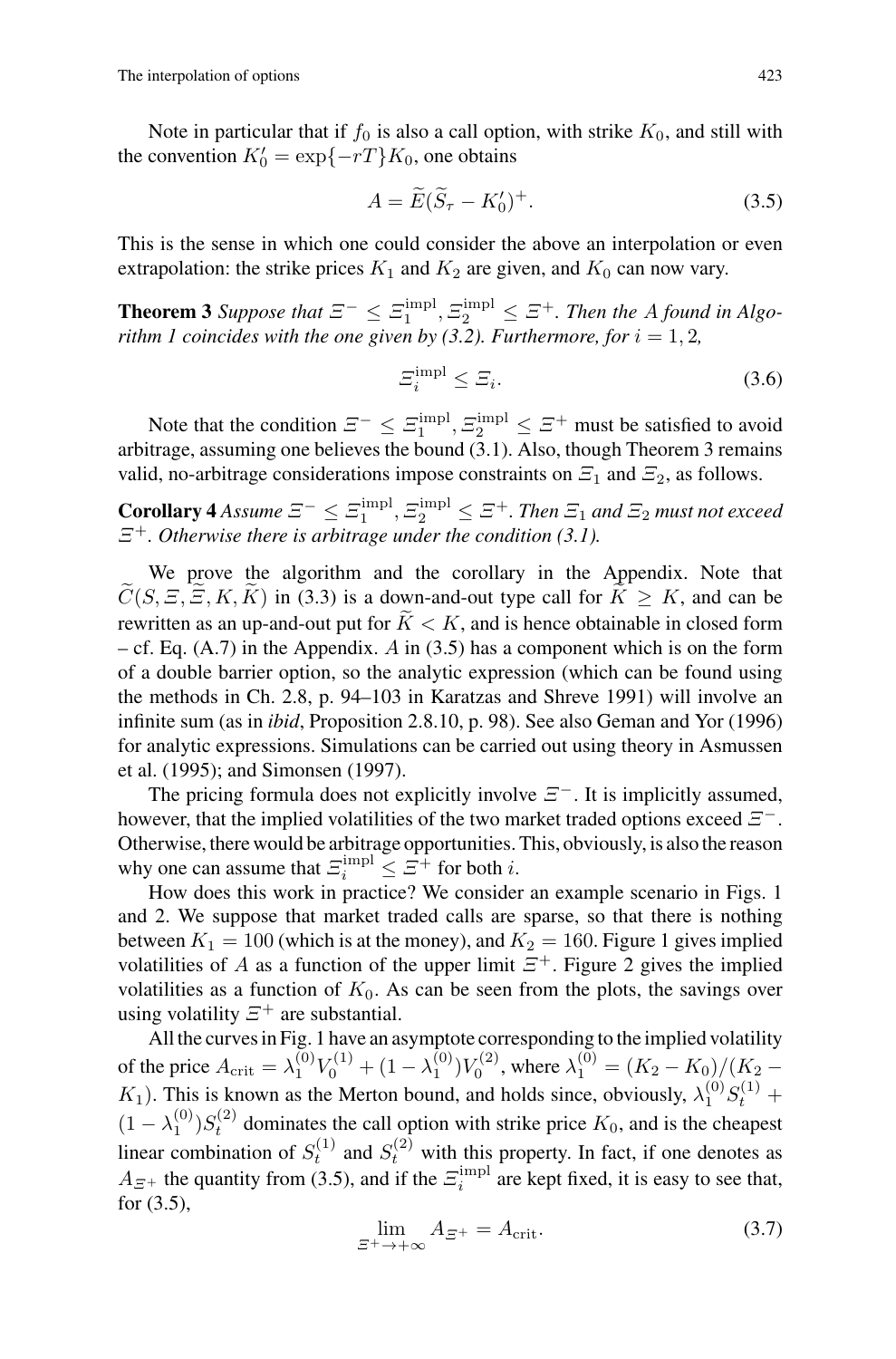

**Fig. 1.** Effect of interpolation: Implied volatilities for interpolated call options as a function of the upper limit of the prediction interval. We consider various choices of strike price  $K_0$  (from *top* to *bottom*:  $K_0$ is 130, 120 and 110) for the option to be interpolated. The options that are market traded have strike prices  $K_1 = 100$  and  $K_2 = 160$ . The graph shows the implied volatility of the options price A ( $\sigma_{\text{impl}}$ ) given by  $C(S_0, \sigma_{\text{impl}}^2, rT, K_0) = A$  as a function of  $\sqrt{\overline{S}}$ . We are using square roots as this is the  $\sqrt{\Xi_1^{\text{impl}}} = \sqrt{\Xi_2^{\text{impl}}} = 0.2$ . The asymptotic value of each curve corresponds to the Merton bound customary reporting form. The other values defining the graph are  $S_0 = 100$ ,  $T = 1$  and  $r = 0.05$ , and for that volatility



**Fig. 2.** Effect of interpolation: implied volatilities for interpolated call options as a function of the strike price  $K_0$  for the option to be interpolated. We consider various choices of maximal volatility values  $\sqrt{\mathcal{Z}^+}$  (from *top* to *bottom*:  $\sqrt{\mathcal{Z}^+}$  is 0.50, 0.40 and 0.25). Other quantities are as in Fig. 1. Note that the curve for  $\sqrt{\Xi^+} = 0.50$  is graphically indistinguishable from that of the Merton bound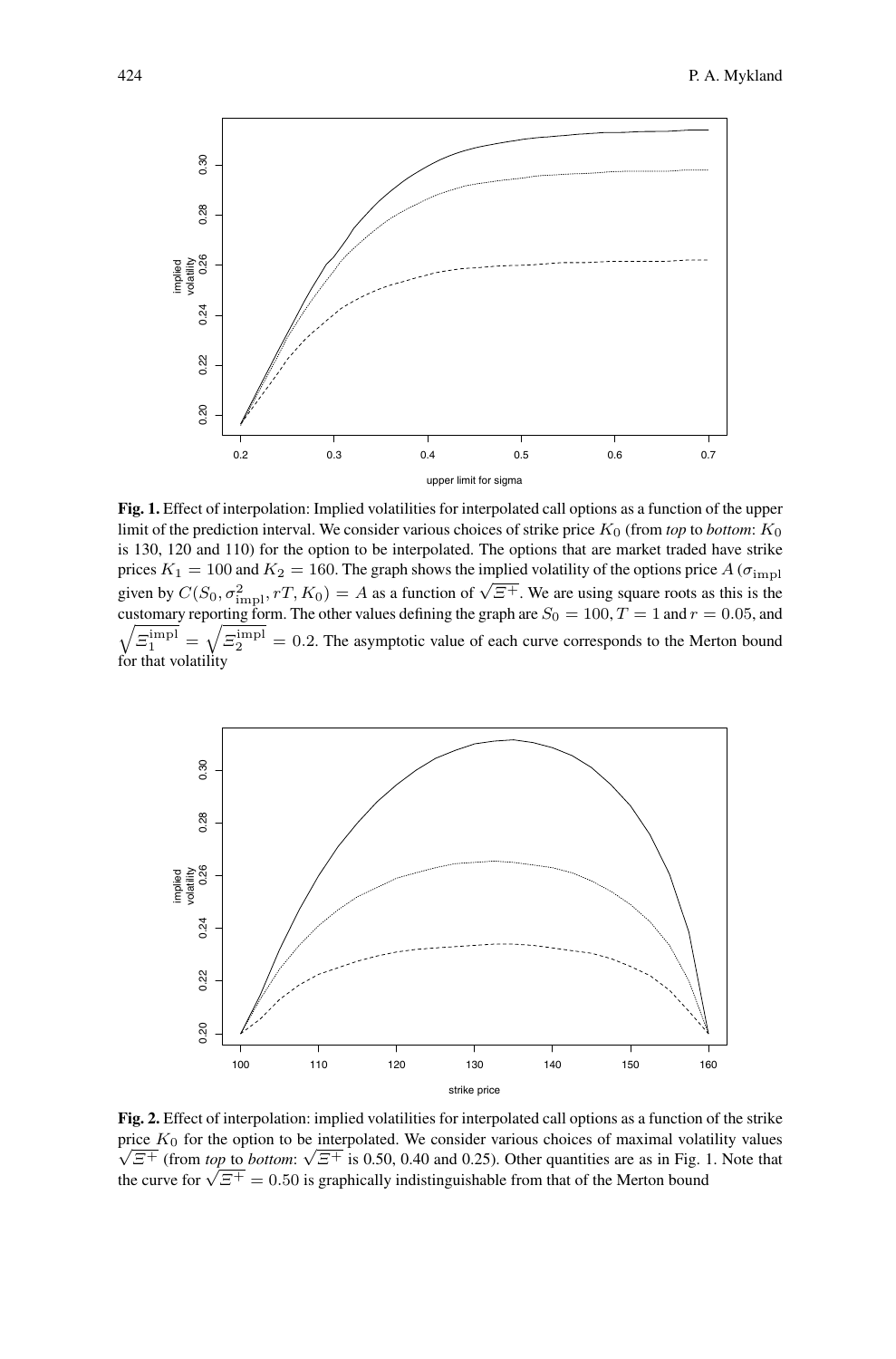

**Fig. 3.**  $\widetilde{C}$ :  $\sqrt{\Xi_2}$  as a function of  $\sqrt{\Xi_2^{\text{impl}}}$ , for fixed  $\sqrt{\Xi_1^{\text{impl}}} = \sqrt{\Xi_2} = 0.2$ . A *diagonal line* is added to highlight the functional relationship



Fig. 4. Implied volatility for interpolated call option with strike price  $K_0 = 140$ , as the upper bound  $\sqrt{\overline{\overline{z}^+}}$  varies. The curves assume  $\sqrt{\overline{\overline{z}_1}^{\text{impl}}} = 0.2$  and, in ascending order, correspond to  $\sqrt{\overline{\overline{z}_2}^{\text{impl}}} =$ 0.2, 0.25, 0.3, 0.35 and 0.4. The starting point for each curve is the value  $\sqrt{\overline{z}}$  (on the x axis) so that the no-arbitrage condition of Corollary 4 is not violated. As in Fig. 1, the asymptotic value of each curve corresponds to the Merton bound for that volatility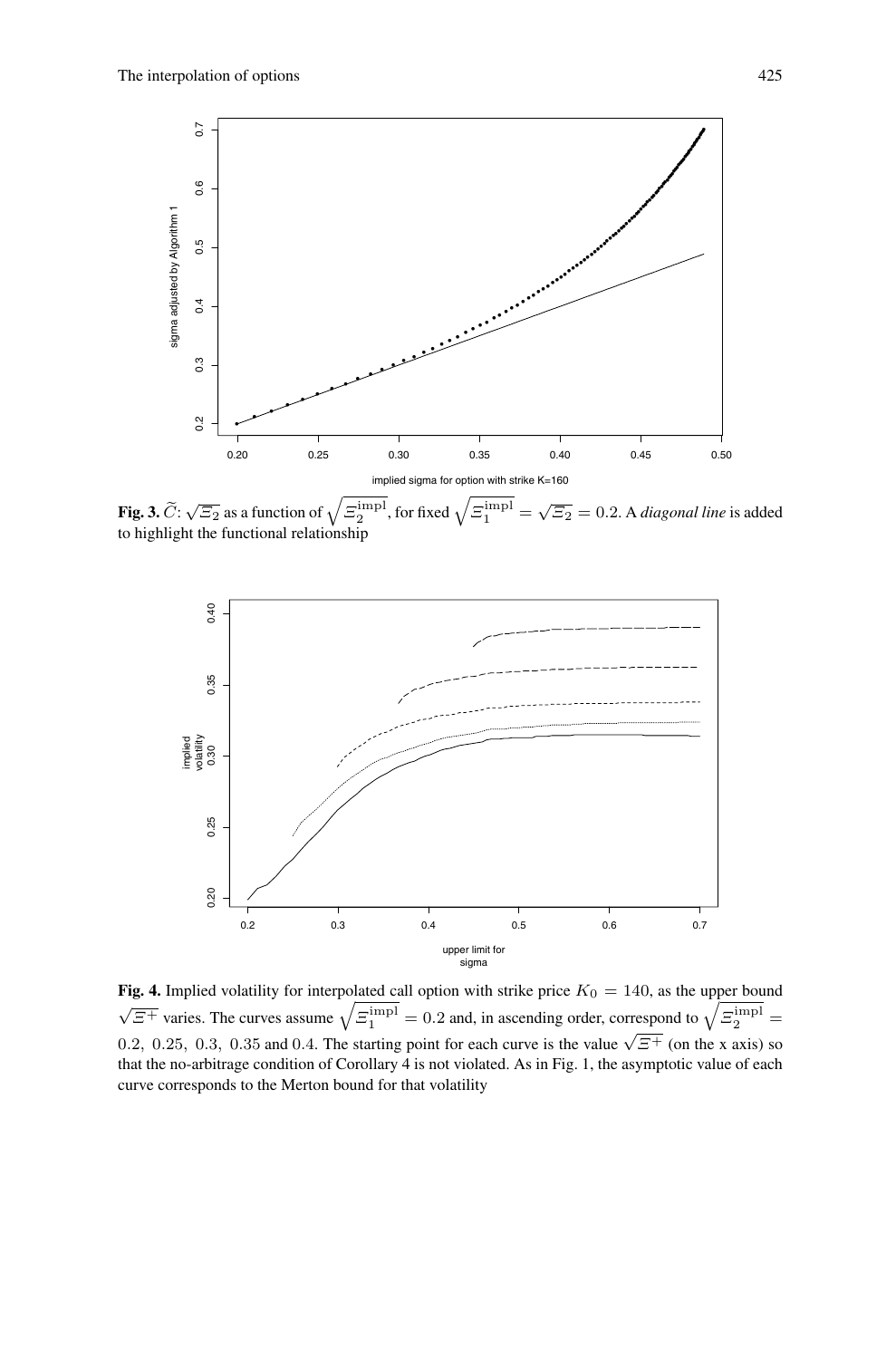Figures 1 and 2 presuppose that the implied volatility of the two market traded options are the same  $(\sqrt{\Xi_1^{\text{impl}}} =$  $\sqrt{\Xi_2^{\text{impl}}}$  = 0.2). To see what happens when the out of the money option increases its implied volatility, we fix  $\sqrt{\Xi_1^{\text{impl}}} = 0.2$ , and we show in Fig. 3 the plot of  $\sqrt{\overline{\Sigma}_2}$  as a function of  $\sqrt{\overline{\Sigma}_2^{\text{impl}}}$ . Also, we give in Fig. 4 the implied volatilities for the interpolated option (3.5) with strike price  $K_0 = 140$ . We see that except for high  $\sqrt{\overline{\Xi}_2^{\text{impl}}}$ , there is still gain by a constraint on the form (3.1).

It should be noted that there is similarly between the current paper and the work by Bergman (1995). This is particularly so in that he finds an arbitrage relationship between the value of two options (see his Sect. 3.2 pp. 488–494, and in particular Proposition 4). Our development, similarly, finds an upper limit for the price of a third option given two existing ones. As seen in Corollary 4, it can also be applied to the relation between two options only.

The similarly, however, is mainly conceptual, as the model assumptions are substantially different. An interest rate interval (Bergman's Eqs. (1)–(2) on p. 478) is obtained by differentiating between lending and borrowing rates (as also in Cvitanic´ and Karatzas 1993), and the stock price dynamic is given by differential Eqs. (3)–(4) on p. 479. This is in contrast to our assumptions (1.2) or in Remark 3. It is, therefore, hard to compare Bergman's and our results in other than conceptual terms.

#### **4 Conclusion**

We have shown in the above that the interpolation of options can substantially reduce the length of intervals for prices that are generated under uncertainty in the predicted volatility and interest rates. It would be natural to extend the approach to the case of several securities, and in particular confront the common reality that the volatility itself is quite well pinned down, whereas correlations are not. An even more interesting question is whether this kind of nonparametrics can be used in connection with the interest rate term structure, where the uncertainty about models is particularly acute.

We have in the entire paper treated the intervals for volatilities and interest rates as given, by the statistician in the next office, presumably. One may also wish look into ways of integrating these processes more closely. For example, if half time to expiration has come and it looks like the prediction interval is off in one direction or the other, how can one handle that without prejudicing the unconditional probability of carrying out a successful hedge? There are a number of interesting questions here.

### **Appendix**

*Poof of Theorem 1.* By (1.4),

$$
A(f) = \sup_{Q^* \in \mathcal{Q}^*} E_{Q^*} \exp\{-\int_0^T r_u du\} f(\exp\{\int_0^T r_u du\} S_T^*)
$$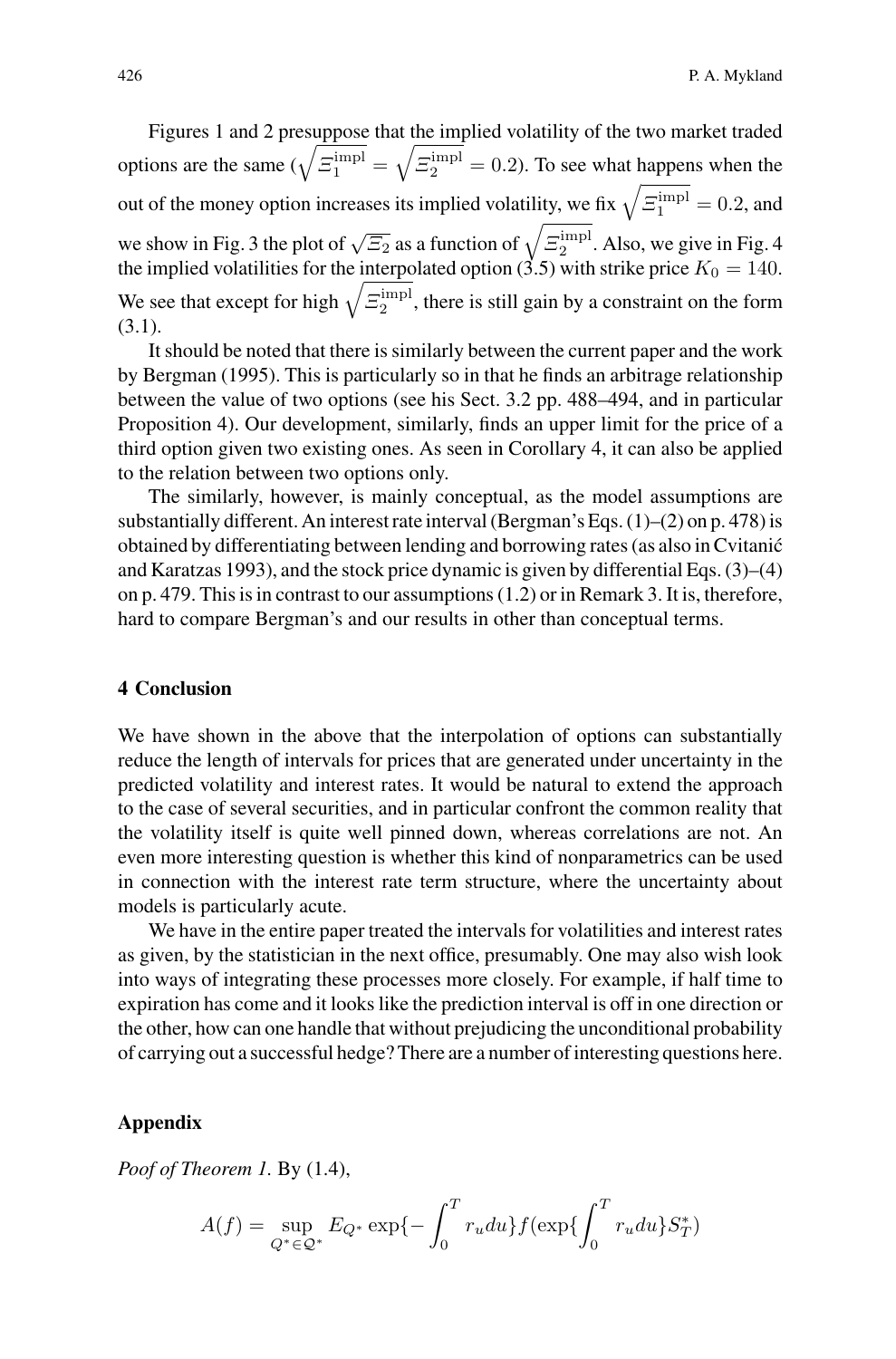where  $\mathcal{Q}^*$  is the set of all probability distributions  $Q^*$  so that (1.2) is satisfied, so that  $\Lambda_t^*$  (= exp{ $-\int_0^t r_u du$ } $\Lambda_t$ ) is a martingale, and so that  $dS_t^* = \sigma_t S_t^* dW_t$ ,<br>for given  $S$ . For a given  $O_t^* \subset O_t^*$ , define  $O_t^{(1)}$  also in  $O_t^*$ , by letting  $v > 1$ . for given  $S_0$ . For a given  $Q^* \in \mathcal{Q}^*$ , define  $Q^{(1)}$ , also in  $\mathcal{Q}^*$ , by letting  $v > 1$ ,  $\sigma_t^{\text{new}} = \sigma_{vt}$  for  $vt \leq T$  and zero thereafter until T. Whereas we let  $r_t^{\text{new}}$ <br> $T/u$ , and thereafter let  $r^{\text{new}} = T(u, \mathcal{F}_t(u))$  $\sigma_t^{\text{new}} = \sigma_{vt}$  for  $vt \leq T$  and zero thereafter until T. Whereas we let  $r_t^{\text{new}} = 0$  until<br>  $T/v$ , and thereafter let  $r_t^{\text{new}} = r_{(vt-T)/(v-1)}$ .

Since the value of  $\exp\{-\int_0^T r_u du\} f(\exp\{\int_0^T r_u du\} S_T^*)$  does not depend on the order in which the interest and the volatility accrue, and since  $E \exp\{-\int_0^T r_u du\} = \Lambda_0$  for all distributions in  $Q^*$ , one obtains

$$
E_{Q^*} \exp\{-\int_0^T r_u du\} f(\exp\{\int_0^T r_u du\} S_T^*)
$$
  
=  $E_{Q^{(1)}} \exp\{-\int_0^T r_u du\} f(\exp\{\int_0^T r_u du\} S_T^*)$   
 $+ \lambda (A_0 - E_{Q^{(1)}} \exp\{-\int_0^T r_u du\})$   
 $\leq E_{Q^{(1)}} h(S_T^*, \lambda; f)$   
=  $E_{Q^*} h(S_T^*, \lambda; f)$ 

for all  $\lambda$ , by definition of h. The first inequality is valid since under  $Q^{(1)}$ , one can take the supremum over  $\int_0^T r_u du$  after observing the value of  $S_T^*$ . Cf. also Remark 1.

By using the Dambis (1965)/Dubins-Schwarz (1965) time change (see, e.g., Karatzas and Shreve 1991, p. 173–179), we can write  $S_{\tau_t} = S_t^*$ , where the  $\tau_t$  are stopping times so that stopping times so that

$$
\int_0^t \sigma_u^2 du = \tau_t.
$$

This gives  $\widetilde{S}_u$  the dynamic (2.5), with the constraint  $\Xi^- \leq \int_0^T \sigma_u^2 du \leq \Xi^+$ translated into  $\Xi^- \leq \tau_{\tau} \leq \Xi^+$ .

Hence, continuing the above,

$$
E_{Q^*} \exp\{-\int_0^T r_u du\} f(\exp\{\int_0^T r_u du\} S_T^*) \le E_{Q^*} h(S_T^*, \lambda; f)
$$
  

$$
\le \sup_{\Xi^- \le \tau_T \le \Xi^+} \widetilde{E} h(\widetilde{S}_{\tau_T}, \lambda; f).
$$

Hence we can take the infimum over  $\lambda$ , to get that  $A(f)$  in (2.4) is an upper bound.

To see that this is also a lower bound, define  $Q^{(2)}$ , also in  $\mathcal{Q}^*$ , by still letting the volatility be  $\sigma_t^{\text{new}}$ , but now letting  $r_t^{(2)} = 0$  for  $t < T/v$ , and  $r_t^{(2)} = Rv/T(1-v)$ ,<br>where R maximizes the conditional expected value of the right hand side of (2,3) where  $R$  maximizes the conditional expected value of the right hand side of  $(2.3)$ given  $s = S_T^*$  and subject to  $E \exp\{-R\} = \Lambda_0$ . We obtain directly that

$$
E_{Q^{(2)}} \exp\{-\int_0^T r_u du\} f(\exp\{\int_0^T r_u du\} S_T^*) = \inf_{\lambda} E_{Q^*} h(S_T^*, \lambda; f)
$$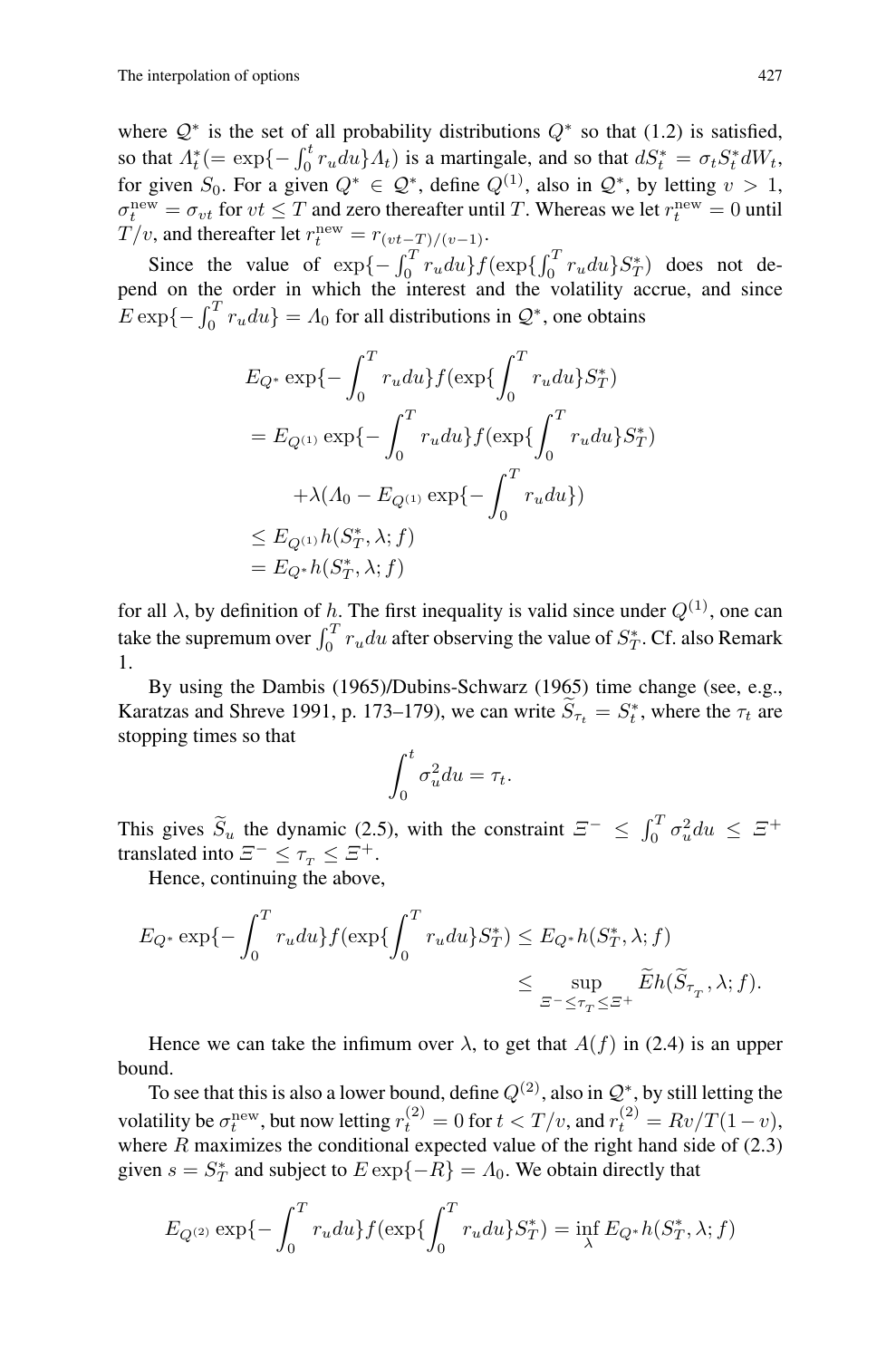By again using the Dambis (1965)/Dubins-Schwarz (1965) time change, it is now easy to see that  $A(f)$  in (2.4) is the supremum over distributions in  $\mathcal{Q}^*$ . Theorem 1 follows. 1 follows.

*Proof of Theorem 2* This result follows in a similar way to the proof of Theorem 1, with the modification that  $Q^*$  is now the set of all probability distributions  $Q^*$  so that (1.2) is satisfied, so that  $\Lambda_t^*$  *and* the  $V_t^{(i)*}$  ( $i = 1, ..., p$ ) are martingales, and so that  $dS^* = \sigma_s S^* dW$ , for given  $S_s$ that  $dS_t^* = \sigma_t S_t^* dW_t$ , for given  $S_0$ .  $\square$ <br>Before we proceed to the proof of Theorem 3 let us establish the following set

Before we proceed to the proof of Theorem 3, let us establish the following set of inequalities for  $\Xi < \Xi$ ,

$$
C(S, \Xi, R, K_2) < \widetilde{C}(S, \Xi, \widetilde{\Xi}, K_1', K_2') < C(S, \widetilde{\Xi}, R, K_2). \tag{A.1}
$$

The reason for this is that  $\widetilde{C}(S, \Xi, \widetilde{E}, K_1', K_2') = \widetilde{E}((\widetilde{S}_{\tau} - K_2')^+)$  is nondecreasing<br>in both  $\Xi$  and  $\widetilde{\Xi}$  since  $\widetilde{S}$  is a mertingale and  $\pi \to \pi^+$  is convex, and also that in both  $\Xi$  and  $\widetilde{\Xi}$ , since  $\widetilde{S}$  is a martingale and  $x \to x^+$  is convex, and also that  $C(S, \Xi, \Xi, K'_1, K'_2) = C(S, \Xi, 0, K'_2) = C(S, \Xi, R, K_2)$ . The inequalities are obviously strict otherwise obviously strict otherwise.

*Proof of Theorem 3 (and Algorithm 1)* We wish to find (3.2). First fix  $\lambda_1$  and  $\lambda_2$ , in which case we are seeking  $\sup_{\tau} \widetilde{E} h_{\lambda_1,\lambda_2}(\widetilde{S}_{\tau})$ , where  $h_{\lambda_1,\lambda_2} = h_0 - \lambda_1 h_1 - \lambda_2 h_2$ . This is because the  $V_0^{(i)}$  are given. We recall that  $h_0$  is (non strictly) convex since  $f_0$  has this property, and that  $h_i(s) = (s - K'_i)^+$ . It follows that  $h_{\lambda_1, \lambda_2}$  is convex except at points  $s - K'$  and  $K'$ except at points  $s = K'_1$  and  $= K'_2$ .<br>Since  $\tilde{S}$  is a martingale, b

Since  $\widetilde{S}_t$  is a martingale,  $h_{\lambda_1,\lambda_2}(\widetilde{S}_t)$  is therefore a submartingale so long as  $\widetilde{S}_t$ does not cross  $K'_1$  or  $K'_2$  (see Proposition I.3.6, p. 13 in Karatzas and Shreve 1991). It follows that if  $\tau_0$  is a stopping time,  $\Xi^- \leq \tau_0 \leq \Xi^+$ , and we set

$$
\tau = \inf \{ t \ge \tau_0 : \widetilde{S}_t = K'_1 \text{ or } K'_2 \} \wedge \Xi^+,
$$

then  $\widetilde{E}h_{\lambda_1,\lambda_2}(\widetilde{S}_{\tau_0}) \leq \widetilde{E}h_{\lambda_1,\lambda_2}(\widetilde{S}_{\tau})$ . It follows that the only possible optimal stopping points would be  $\tau = \Xi^+$  and  $\tau$ s for which  $\tilde{S}_{\tau} = K'_i$  for  $i = 1, 2$ .<br>Eurther inspection makes it clear that the rule must be on the form

Further inspection makes it clear that the rule must be on the form given in part (iii) of the algorithm, but with  $\Xi_1$  and  $\Xi_2$  as yet undetermined. This comes from standard arguments for American options (see Karatzas 1988; Myneni 1992, and the references therein), as follows. Define the *Snell envelope* for  $h_{\lambda_1,\lambda_2}$  by

$$
SE(s, \Xi) = \sup_{\Xi \le \tau \le \Xi^+} \widetilde{E}(h_{\lambda_1, \lambda_2}(\widetilde{S}_{\tau}) \mid S_{\Xi} = s).
$$

The solution for American options is then that

$$
\tau = \inf \{ \xi \geq \Xi^- : \operatorname{SE}(\widetilde{S}_{\xi}, \xi) = h_{\lambda_1, \lambda_2}(\widetilde{S}_{\xi}) \}
$$

Inspection of the preceding formula yields that  $\tau = \tau_1 \wedge \tau_2$ , where

$$
\tau_i = \inf \{ \xi \ge \Xi^- : \{ \text{SE}(\widetilde{S}_{\xi}, \xi) = h_{\lambda_1, \lambda_2}(\widetilde{S}_{\xi}) \} \cap \{ \widetilde{S}_{\xi} = K'_i \} \} \wedge \Xi^+
$$
\n
$$
= \inf \{ \xi \ge \Xi^- : \{ \text{SE}(K'_i, \xi) = h_{\lambda_1, \lambda_2}(K'_i) \} \cap \{ \widetilde{S}_{\xi} = K'_i \} \} \wedge \Xi^+
$$
\n
$$
= \inf \{ \xi \ge \Xi_i : \widetilde{S}_{\xi} = K'_i \} \wedge \Xi^+,
$$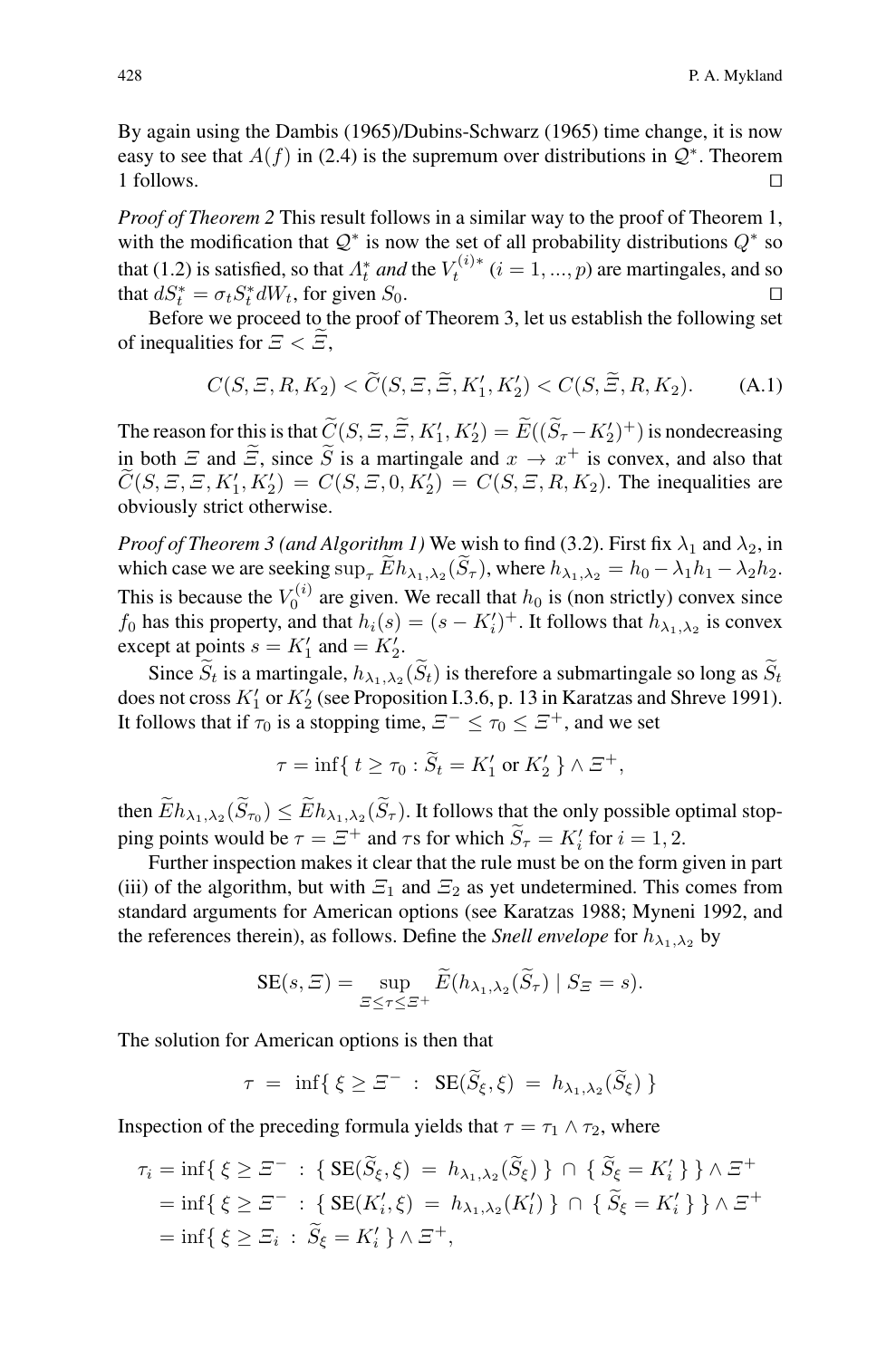where  $\mathcal{Z}_i = \inf\{\xi \geq \mathcal{Z}^- : \text{SE}(K_i', \xi) = h_{\lambda_1, \lambda_2}(K_i')\} \wedge \mathcal{Z}^+.$ <br>Since the system in linear in  $\lambda_i$  and  $\lambda_2$  and in analogy with

Since the system in linear in  $\lambda_1$  and  $\lambda_2$ , and in analogy with the discussion in Remark 1, it must be the case that

$$
\widetilde{E}(\widetilde{S}_{\tau} - K_i')^{+} = V_0^{(i)} \text{ for } i = 1, 2.
$$
 (A.2)

Hence the form of  $\tilde{A}$  given in part (iii) of the algorithm must be correct, and one can use (A.2) to find  $\Xi_1$  and  $\Xi_2$ . Note that the left hand side of (A.2) is continuous and increasing in  $\mathcal{Z}_1$  and  $\mathcal{Z}_2$ , (again since  $\widetilde{S}$  is a martingale and  $x \to x^+$  is convex). Combined with our assumption in Theorem 3 that  $\Xi^- \leq \Xi_1^{\text{impl}}, \Xi_2^{\text{impl}} \leq \Xi^+,$ we are assured that (A.2) has solutions  $\Xi_1$  and  $\Xi_2$  in  $[\Xi^-, \Xi^+]$ , if necessary by increasing  $\Xi^+$ .

Let  $(\Xi_1, \Xi_2)$  be a solution for (A.2) (we have not yet decided what values they take, or even that they are in the interval  $[\Xi^-, \Xi^+]$ ).

Suppose first that  $\Xi_1 < \Xi_2$ .

It is easy to see that

$$
\widetilde{E}[(\widetilde{S}_{\tau} - K_1')^+ \mid \widetilde{S}_{\Xi_1}] = (\widetilde{S}_{\Xi_1} - K_1')^+.
$$
\n(A.3)

This is immediate when  $\widetilde{S}_{\Xi_1} \leq K_1'$ ; in the opposite case, note that  $(\widetilde{S}_{\tau} - K_1')^+ =$ <br> $\widetilde{S}_{\tau} = K_1'$  when  $\widetilde{S}_{\tau} \geq K_2'$  and are sen then use the mertingale property of  $\widetilde{S}_{\tau}$  $S_{\tau} - K_1'$  when  $S_{\tau_1} > K_1'$ , and one can then use the martingale property of  $S_t$ . Taking expectations in (A.3) yields from (A.2) that  $\Xi_1$  must be the implied volatility of the call with strike price  $K_1$ .

Conditioning on  $\mathcal{F}_{\Xi_2}$  is a little more complex. Suppose first that  $\inf_{\Xi_1 \leq t \leq \Xi_2} S_t > K'_1$ . This is equivalent to  $\tau > \Xi_2$ , whence

$$
\widetilde{E}[(\widetilde{S}_{\tau} - K_2')^+ | \mathcal{F}_{\Xi_2}] = (\widetilde{S}_{\Xi_2} - K_2')^+,
$$

as in the previous argument (separate into the two cases  $S_{\Xi_2} \leq K_2'$  and  $S_{\Xi_2} > K_2'$ ). Hence, incorporating the case where  $\tau \leq \Xi_2$ , we find that

$$
\widetilde{E}(\widetilde{S}_{\tau} - K_2')^{+} = \widetilde{E}(\widetilde{S}_{\Xi_2 \wedge \tau} - K_2')^{+},
$$

thus showing that  $\Xi_2$  can be obtained from  $\widetilde{C}(S_0, \Xi_1^{\text{impl}}, \Xi_2, K'_1, K'_2) = V_0^{(2)}$ . In consequence, from the left hand inequality in (A.1),

$$
C(S_0, \Xi_1^{\text{impl}}, rT, K_2) < \widetilde{C}(S_0, \Xi_1^{\text{impl}}, \Xi_2, K_1', K_2')
$$
\n
$$
= V_0^{(2)} = C(S_0, \Xi_2^{\text{impl}}, rT, K_2)
$$

Since, for call options,  $C(S, \Xi, R, K_2)$  is increasing in  $\Xi$ , it follows that  $\Xi_2^{\text{impl}} > \Xi_{\text{impl}}$  $\varXi_1^{\rm impl}.$ 

Hence, under the assumption that  $\Xi_1 < \Xi_2$ , Algorithm 1 produces the right result.

The same arguments apply in the cases  $\Xi_1 > \Xi_2$  and  $\Xi_1 = \Xi_2$ , in which cases,<br>respectively,  $\Xi_1^{\text{impl}} > \Xi_2^{\text{impl}}$  and  $\Xi_1^{\text{impl}} = \Xi_2^{\text{impl}}$ . Hence, also in these cases,<br>Algorithm 1 provides the right solution Algorithm 1 provides the right solution.

Hence the solution to (A.2) is unique and is given by Algorithm 1.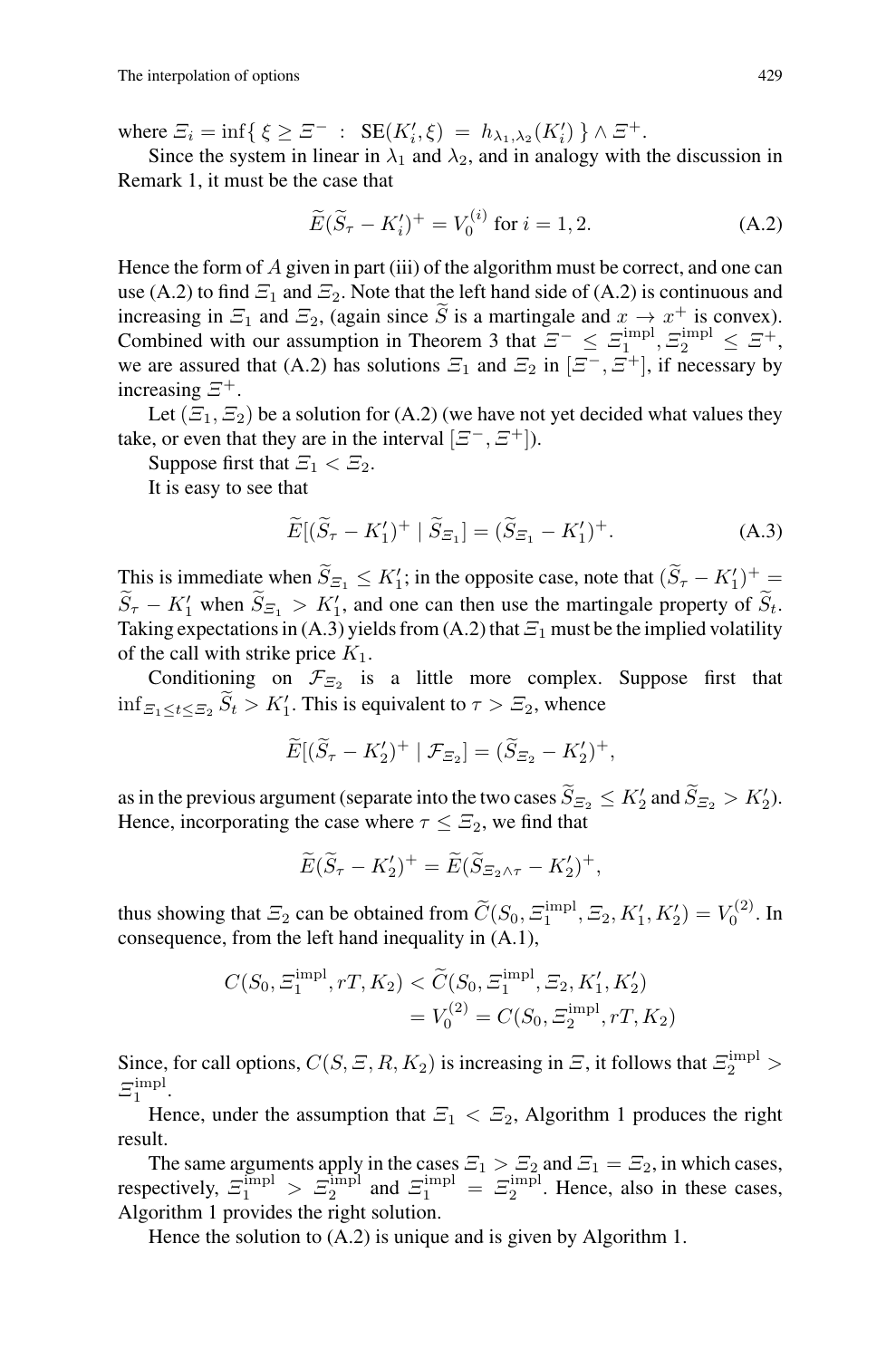The inequality in (3.6) follows because the adjustment in (ii) increases the value of of the  $\Xi_i$  that is adjusted. This is because of the rightmost inequality in (A.1).

The result follows.

*An analytic expression for Eq. (3.3).* To calculate the expression (3.3), note first that

$$
\widetilde{C}(S,\Xi,\widetilde{\Xi},K,\widetilde{K})\;=\;\widetilde{E}[\widetilde{C}(S_{\Xi},0,\widetilde{\Xi}-\Xi,K,\widetilde{K})|S_0=S]
$$

We therefore first concentrate on the expression for  $\widetilde{C}(s, 0, T, K, \widetilde{K})$ . For  $K < \widetilde{K}$ , this is the price of a down and out call, with strike  $\widetilde{K}$ , barrier K, and maturity T. We are still under the P distribution, in other words,  $\sigma = 1$  and all interest rates are zero. The formula for this price is given on p. 462 in Hull (1997), and because of the unusual values of the parameters, one gets

$$
\widetilde{C}(s,0,T,K,\widetilde{K}) = \widetilde{E}((S_T - \widetilde{K})^+ | S_0 = s)
$$

$$
- \frac{\widetilde{K}}{K} \widetilde{E}((S_T - H)^+ | S_0 = s) + \frac{\widetilde{K}}{K}(s - H)
$$

for  $s > K$ , while the value is zero for  $s < K$ . Here,  $H = K^2/\widetilde{K}$ . Now set

$$
D(s, \Xi, \widetilde{\Xi}, K, X) = \widetilde{E}[(S_{\widetilde{\Xi}} - X)^{+} I\{S_{\Xi} \ge K\}|S_{0} = s]
$$

and let  $BS_0$  be the Black-Scholes formula for zero interest rate and unit volatility,  $BS_0(s, \Xi, X) = E[(S_{\Xi} - X)^+]S_0 = s$ , in other words,

$$
BS_0(s, \Xi, X) = s\Phi(d_1(s, X, \Xi)) - X\Phi(d_2(s, X, \Xi)), \tag{A.4}
$$

where  $\Phi$  is the cumulative standard normal distribution, and

$$
d_i = d_i(s, X, \Xi) = (\log(s/X) \pm \Xi/2) / \sqrt{\Xi} \text{ where } \pm \text{ is}
$$
  
+ for  $i = 1$  and - for  $i = 2$ . (A.5)

Then, for  $K < \widetilde{K}$ ,

$$
\widetilde{C}(s, \Xi, \widetilde{\Xi}, K, \widetilde{K}) = D(s, \Xi, \widetilde{\Xi}, K, \widetilde{K}) - \frac{K}{K}D(s, \Xi, \widetilde{\Xi}, K, H) \n+ \frac{\widetilde{K}}{K}BS_0(s, \Xi, K) + (\widetilde{K} - K)\Phi(d_2(s, K, \Xi)).
$$
 (A.6)

Similarly, for  $K \geq \widetilde{K}$ , a martingale argument and the formula on p. 463 in Hull (1997) gives that

 $\widetilde{C}(s, 0, T, K, \widetilde{K})$  $= s - \widetilde{K} +$  value of up and out put option with strike  $\widetilde{K}$  and barrier K  $= \widetilde{E}((S_T - \widetilde{K})^+ | S_0 = s)$  – value of up and in put option with strike  $\widetilde{K}$ and barrier K  $\sim$ 

$$
= \widetilde{E}((S_T - \widetilde{K})^+ | S_0 = s) - \frac{K}{K} \widetilde{E}((S_T - H)^+ | S_0 = s) \text{ for } s < K.
$$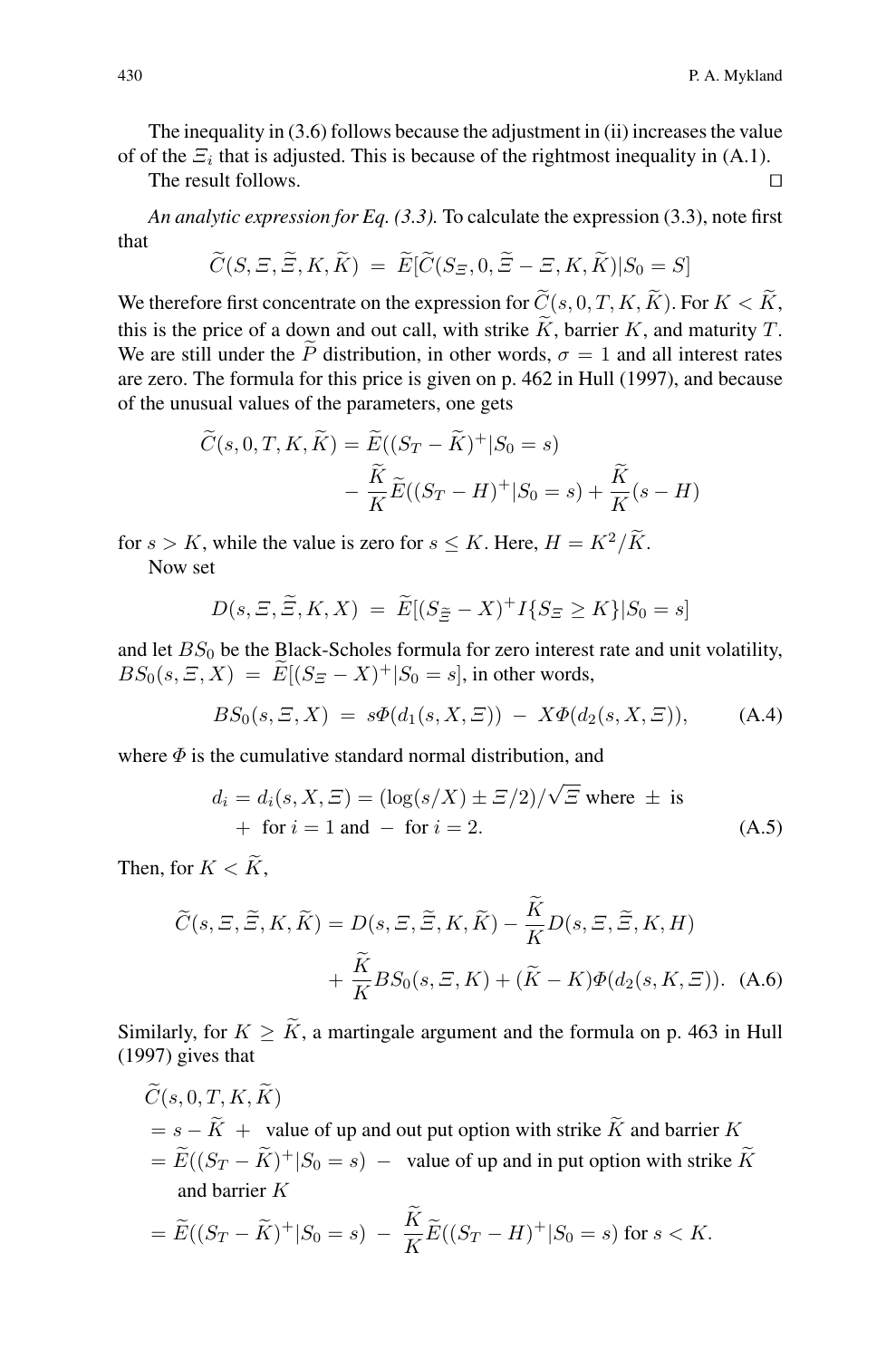On the other hand, obviously, for  $s \geq K$ ,  $\widetilde{C}(s, 0, T, K, \widetilde{K}) = (s - \widetilde{K})$  by a martingale argument.

Hence, for  $K \geq \widetilde{K}$ , we get

$$
\widetilde{C}(s, \Xi, \widetilde{\Xi}, K, \widetilde{K})
$$
\n
$$
= BS_0(s, \widetilde{\Xi}, \widetilde{K}) - \frac{\widetilde{K}}{K} BS_0(s, \widetilde{\Xi}, H) - D(s, \Xi, \widetilde{\Xi}, K, \widetilde{K})
$$
\n
$$
+ \frac{\widetilde{K}}{K} D(s, \Xi, \widetilde{\Xi}, K, H) + BS_0(s, \Xi, K) + (K - \widetilde{K}) \Phi(d_2(s, K, \Xi)).
$$
\n(A.7)

The formula for  $D$  is

$$
D(s, \Xi, \widetilde{\Xi}, K, X) = s\Phi(d_1(s, X, \widetilde{\Xi}), d_1(s, K, \Xi); A) - X\Phi(d_2(s, X, \widetilde{\Xi}), d_2(s, K, \Xi); A),
$$
 (A.8)

where

 $\Phi(x, y; A)$  = cumulative bivariate normal c.d.f. with covariance matrix A (A.9)

and A is the matrix with diagonal elements 1 and off diagonal elements  $\rho$ ,

$$
\rho = \sqrt{\frac{\Xi}{\widetilde{\Xi}}}.\tag{A.10}
$$

 $\Box$ 

*Proof of Corollary 4* It is easy to see that Theorem 3 goes through with  $K_1 = K_2$ (in the case where the implied volatilities are the same). Using formula (3.6), we get from Algorithm 3 that

$$
A((s - K_0)^+; (s - K_1)^+) = \widetilde{C}(S_0, \Xi_1^{\text{impl}}, \Xi^+, K_1', K_1').
$$
 (A.11)

The result then follows by replacing "0" by "2" in  $(A.11)$ .

#### **References**

- Asmussen, S., Glynn, P., Pitman, J.: Discretization error in simulation of one-dimensional reflecting Brownian motion. Ann. Appl. Probab. **5**, 875–896 (1995)
- Avellaneda, M., Levy, A., Paras, A.: Pricing and hedging derivative securities in markets with uncertain volatilities. Appl. Math. Finance **2**, 73–88 (1995)
- Beckers, S.: Standard deviations implied in option prices as predictors of future stock price variability. J. Banking Finance **5**, 363–382 (1981)

Bergman, Y.Z.: Options pricing with differential interest rates. Rev. Financial Studies **8**, 475–500 (1995) Bick, A., Reisman, H.: Generalized implied volatility. Preprint 1993

- Black, F., Scholes, M.: The pricing of options and corporate liabilities. J. Polit. Econ. **81**, 637–654 (1973)
- Cvitanić, J., Karatzas, I.: Convex duality in constrained portfolio optimization. Ann. Appl. Probab. 2, 767–818 (1992)
- Cvitanic, J., Karatzas, I.: Hedging of contingent claims with constrained portfolios. Ann. Appl. Probab. ´ **3**, 652–681 (1993)